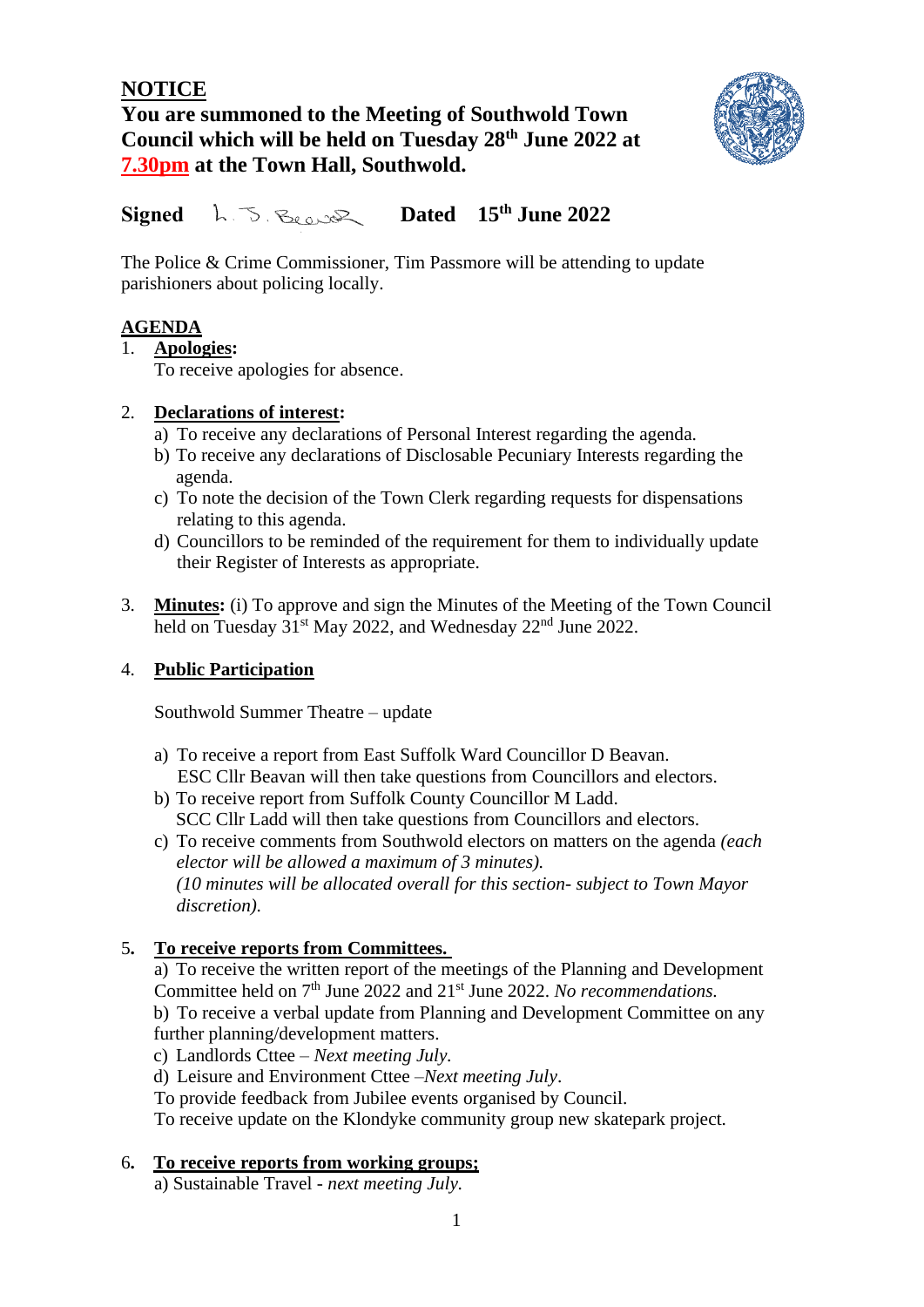- b) PROW Task and Finish Group meeting held  $20<sup>th</sup>$  June. Proposal: That Southwold Town Council and Reydon Parish Council provide £500 each to the joint PROW Task & Finish Group in order to facilitate improvements in maintaining, securing and sustaining access to strategic local paths. It is a proposal that if agreed Suffolk County Councillor M. Ladd will match fund, pound for pound, from his current locality budget.
- 7. **Havenbeach Marsh –** To consider statutory declaration for Havenbeach Marsh, and to agree next steps.
- 8. **To receive update on Station Yard Regeneration Project** *(Project = as per Town Council priorities 2019 – 2022 b) Diversify and enhance the local economy).*
- 9. **To receive reports from the Town Council representatives on other bodies/organisations, of meetings attended:**

*Reports to be provided in written format and circulated to members prior to the meeting unless time allows for a verbal report to be given, subject to the Chairs discretion.*

- a) Harbour Users Cllr Bradbury
- b) Allotment Association Cllr Bradbury
- c) Community Emergency Group Cllr Ladd
- d) Sizewell and Anglia One Cllr Flunder. To consider whether STC would wish to prepare a council position statement on either or both, of these projects.
- e) SALC area rep North Area Forum Cllr Bradbury

#### 10. **Financial Matters**

a) *Accounts for Payment* - To receive and confirm the Accounts for Payment for June 2022 (*circulated to members).*

b*) To receive report and recommendations of Finance and Governance Meeting* REP  $6.22$  held on  $16<sup>th</sup>$  June 2022.

*Recommendations in relation to; Finance - internal audit action plan regarding approving councillor absence, Governance - succession planning for Mayor and amendment to voting procedures in standing orders, communicating decision from council meeting 22nd June 2022.* 

#### 11. **Town Mayor updates/ correspondence including.**

Formal events for Queens Platinum Jubilee – throughout Thursday 2<sup>nd</sup> June 2022 St Edmundsbury County Service of Celebration –  $12<sup>th</sup>$  June 2022 (Cllr Flunder) Suffolk Day –  $21<sup>st</sup>$  June 2022 Arts Festival Opening  $-25<sup>th</sup>$  June 2022

- 12. **Dates for Diary** Southwold Arts Centre Open Evening – Monday 18th July 2022 7.30pm
- 13. **Date of next Town Council Meeting:** Tuesday 26<sup>th</sup> July 2022 at 7.30pm
- 14. **Exclusion of Public and Press if required during discussions:** *Pursuant to section 1 (2) of the Public Bodied (Admission to Meetings) Act 1960 it might need to be resolved, due to the confidential nature of the business to be transacted, for the public and press leave the meeting during consideration of the following.* If required for legal, staff or tender discussions.